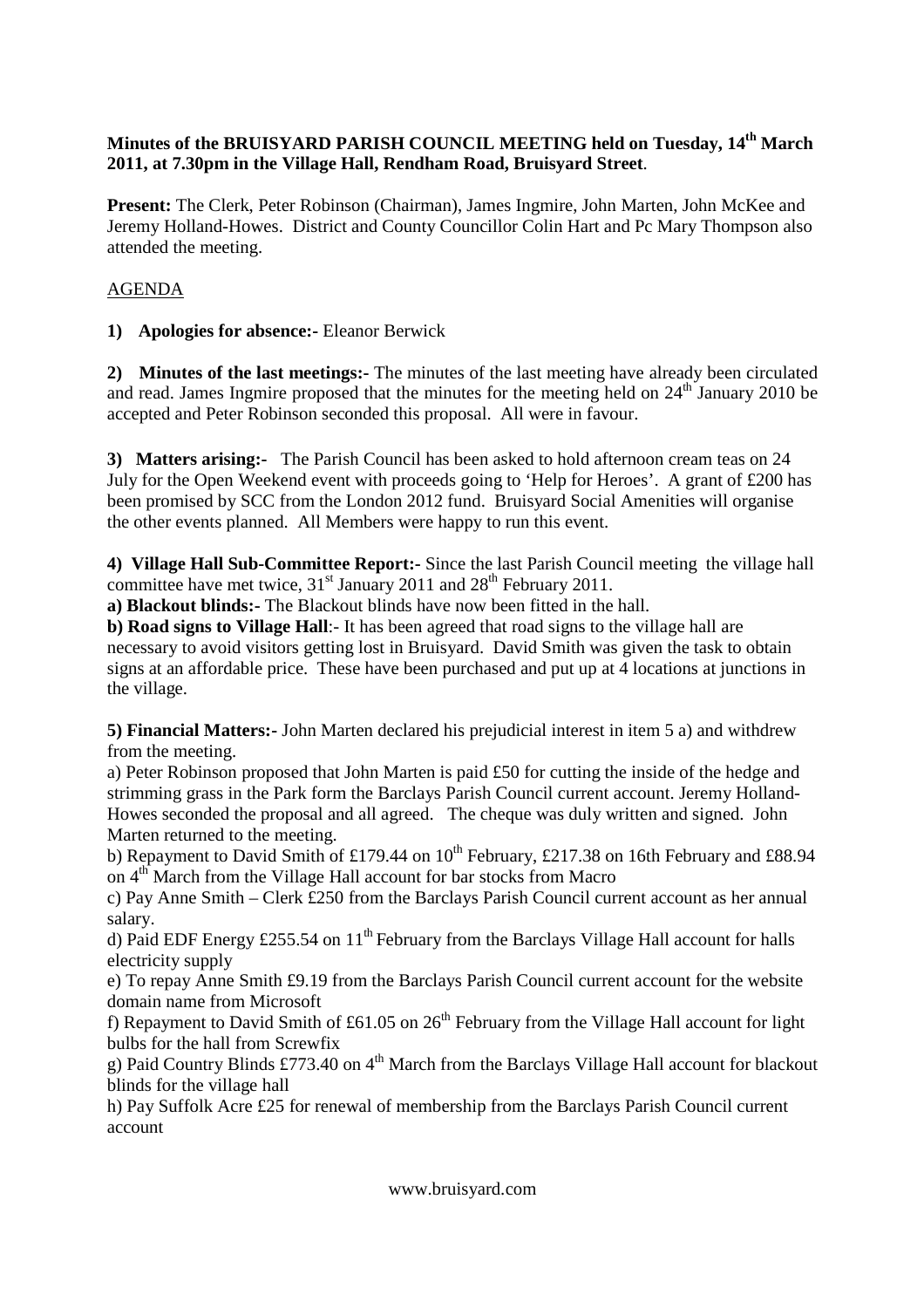k) Pay M & M Signs Ltd £81.50 form the Village Hall account for the 4 road signs to the village Hall

John McKee proposed that financial transaction b) to h) and k) where in order and James Ingmire seconded this proposal and all agreed. Cheques were written and signed for items 5 c), e), h) and k)

 i) Charity donations for 2011:- of the 10 charities asking for grants this year Peter Robinson proposed that £15 be paid to Disability Advice Service, Citizens Advice Bureau, Suffolk Accident Rescue Service and Suffolk Age UK. John McKee seconded this proposal and all agreed. The cheques from the Barclays Parish Council current account were duly written and signed.

j) Internal audit and financial procedures review:- The Members reviewed the financial risk assessment and management forms and agreed all risks will remain at the same level for this year.

The forms to change the Mandates on the Barclays Parish Council account and the Barclays Village Hall accounts are completed and signed and ready for posting

The direct debit form to pay the Village Hall electricity account by direct debit has been signed by two signatories for that account and posted off.

**6) Asset Risk Assessment:-** John Marten and Peter Robinson agreed to examine all the Councils assets, note there condition and any remedial work required plus any risk they may pose to the public.

**7) Replacement of the Clerk:-** The Clerk, Anne Smith has decided to step down from her position after ten years of service. The new clerk will not take over until the July meeting at the earliest. The Members wish to advertise the position in the newsletter in April with a salary £30/calendar month. The Council is now obliged, after  $6<sup>th</sup>$  April 2011, to make PAYE and NIC to HMRC for the clerk on a monthly basis as the clerk can no longer be self employed. The Clerk – Anne Smith will not take any remuneration in the year 2011/2012. When the new clerk is appointed the Council will have to register with HMRC as an employer. All returns have to be done online and any payments have to be made electronically.

**8) Park:- a) grass cutting.** The Members agreed that the first cut of the grass below the hall slope should be in the second week of April. John Marten has used a selective herbicide on parts of the Park today and cut the grass on the north side of the path as this was already very long.

**9) Children's Play Area Sub-Committee report:-** The clerk as the financial officer for the PC put in an application to the Big Lottery 'Reaching Communities Fund' for the full amount to build the proposed play area. Unfortunately this application has not been successful. The Clerk had a telephone interview with a member of the Reaching Communities team to ascertain why the PC was not invited to put forward a full and detailed application for the project. Jeremy Holland-Howes suggested that a draft re-application be put together by the Clerk and her husband, David Smith and then a working party meeting arranged to study the draft and strengthen the application before resubmission.

**10) Councillor elections:** Councillors have to put themselves up for re-election on 5<sup>th</sup> May. Eleanor Berwick will not be seeking re-election. The Chairman expressed his thanks for the work she has done for the Council over the many years she has served as a Member. The 5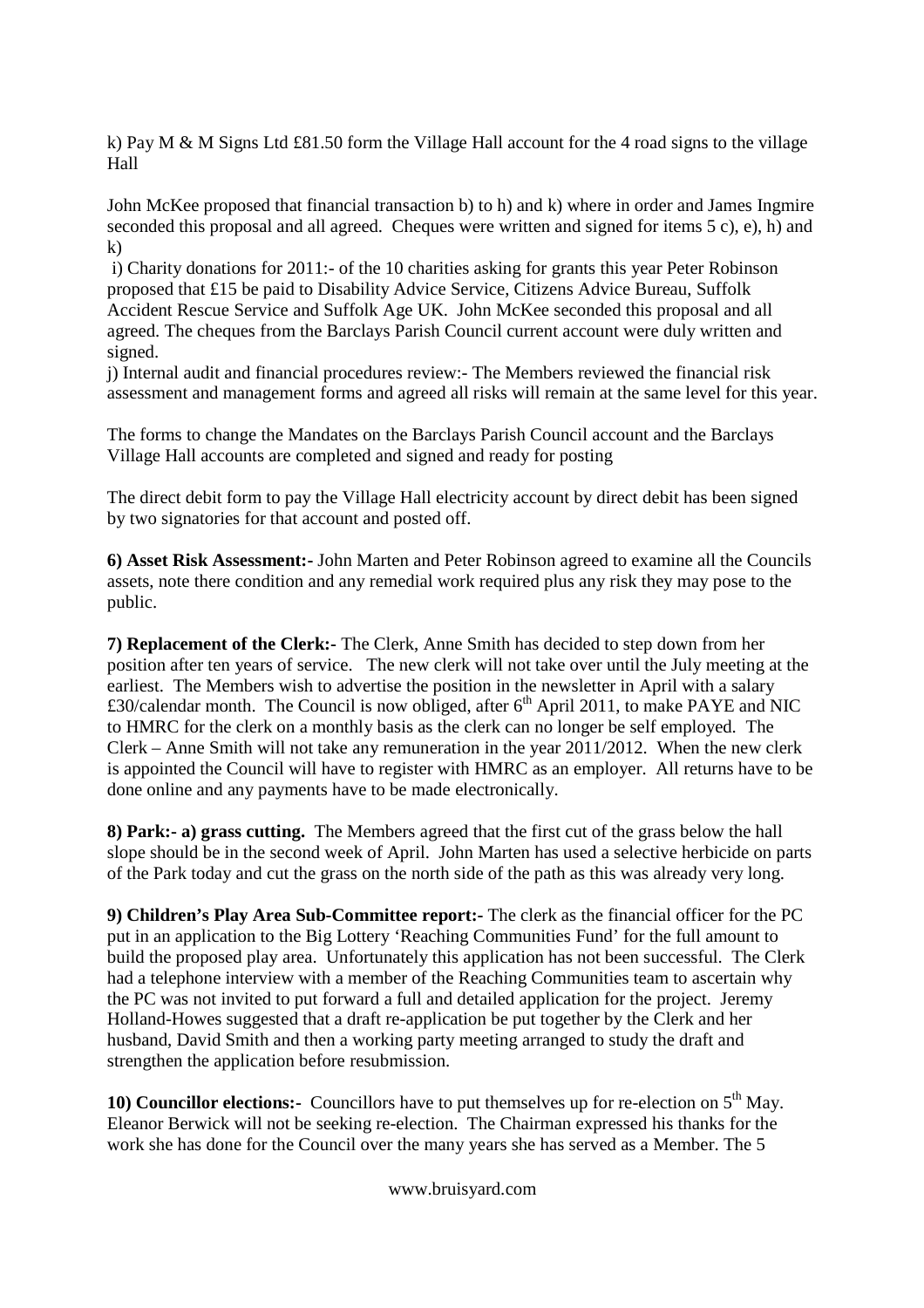Members present handed in their nomination papers to the Clerk to deliver to the District Council offices on 23rd March. There have been no other nomination papers handed to the Clerk to date so are two vacancies on the Council at present.

**11) Standing Orders:-** on the 21<sup>st</sup> February a working party reviewed and adapted NALC's new model of Standing Orders. The Clerk has drawn up the document Bruisyard Standing Orders 2011 removing any items from the model not required and circulated them to all the Members. John Marten proposed that these new standing orders be adopted and the previous ones rescinded. Jeremy Holland-Howes seconded this proposal and all agreed.

**12) Highways:-** The Clerk reported a number of deep potholes to the Highways Department by email. These were mended the next day. There are still a few smaller potholes at the Low Road/Church Road junction which the Clerk will report. The Members reported another pothole on the road to Cransford just south of the junction by The Forge. John Marten also reported the road edge at the junction of Mill Lane/ College Road has been badly damaged by lorries turning out of the junction

**13) Date of next meeting** The AGM to be held on  $16<sup>th</sup>$  May and the Parish Meeting on  $23<sup>rd</sup>$  May.

**14) Miscellaneous Items:-** Dr Dan Poulter MP together with the Waveney MP is holding a conference on the morning of  $6<sup>th</sup>$  April at the Waveney House Hotel to consult on the provision of broadband in Suffolk. In April bids are being submitted for the Government's second round of assistance to improve broadband provision in specific areas. A bid from Suffolk is being prepared in hope of securing a portion of this funding. The Conference will bring together suppliers of technology solutions, alternative infrastructure solutions, local people and local businesses and an invitation has been sent to the Clerk for her or a representative from the village to attend. She has asked David Smith to attend as the person with the best knowledge of broadband provision and he has agreed to do so. The Members were happy for him to represent the village.

2 Rendham Road was put up for sale by Heritage Housing Association. There was no record of this house being advertised for rent and the PC had not been informed of their intention to sell the property. John McKee contacted John Taylor – Chairman of Tenants Association to clarify the situation. This house was one of 4 they planned to sell but the housing association has now withdrawn the houses from the market. The clerk will write to Heritage Housing Association at Avocet House in Framlingham expressing the PC's concern that they were planning to sell the property and that they were going to do this without consultation with the Parish Council. The tenant of 4 Vicarage Cottages is now in residence fulltime and making effort to clear up the garden and property

John McKee reported that he had cleared up on 3 occasions since the New Year, black plastic bags that had been fly tipped on Rendham Road. He found nothing in the sacks to identify the culprit. The clerk will ask if any of Bruisyard residents have any information about these incidents of fly tipping in the newsletter.

There being no further business the Chairman closed the meeting at 9:35pm

## **Report from Colin Hart, District and County Councillor:-**

The County Council and the District Council have both set their budgets and there will be no increase this year. They have achieved this by instigating hefty cuts. The District Council have reduced their budget by 2 million from a 14 million budget last year, making savings by